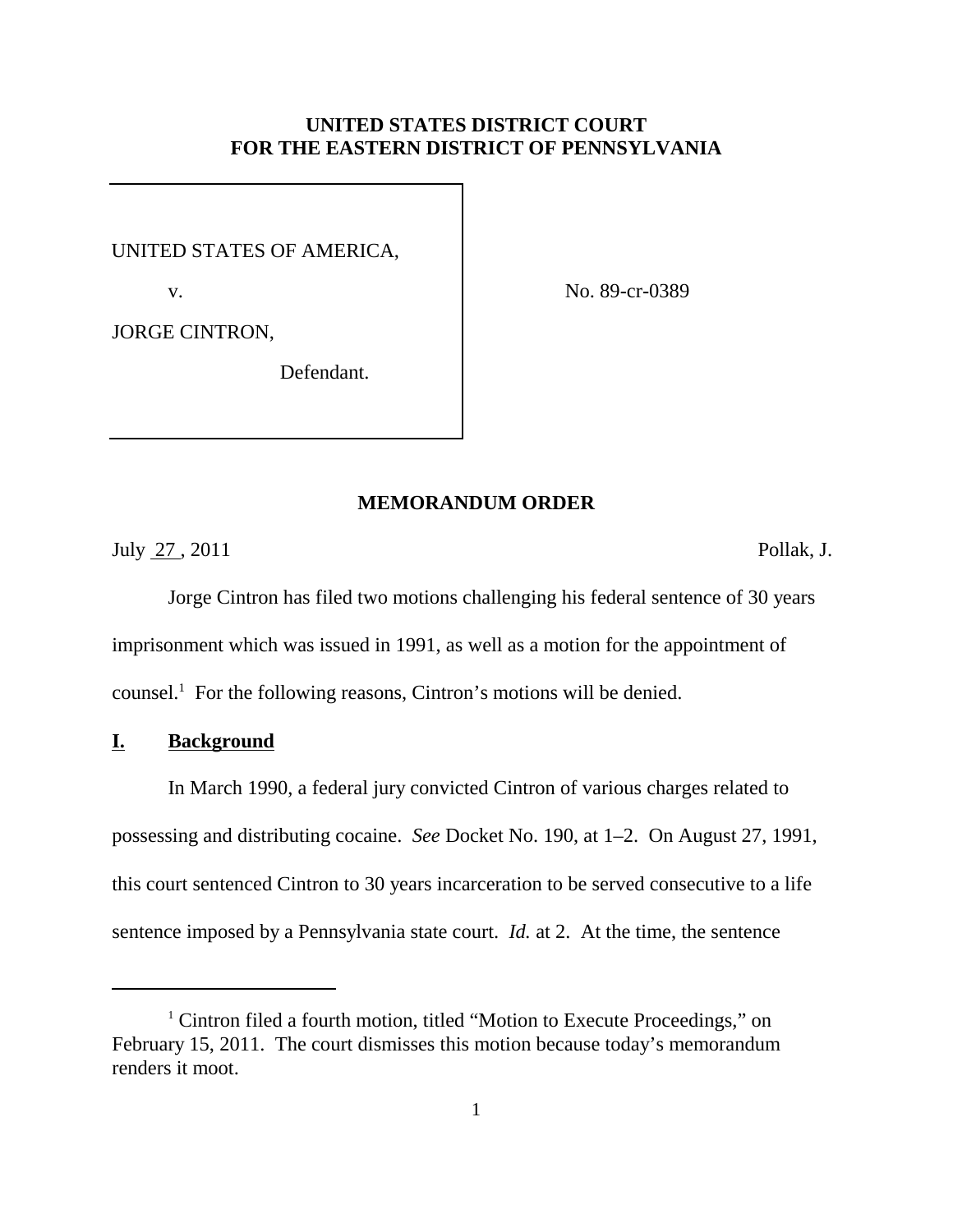guideline range for Cintron's offenses was 30 years to life imprisonment, *id.*, and the court was obligated to impose a sentence within the guideline range, see 18 U.S.C.

# $§$  3553(b) (1991).

On January 3, 2008, Cintron submitted a motion for reduction of sentence pursuant to Rule 35 of the Federal Rules of Criminal Procedure. *See* Docket No. 178. On February 24, 2011, Cintron submitted a second motion for reduction of sentence invoking the Fair Sentencing Act of 2010 (FSA), Pub. L. No. 111-220, 124 Stat. 2372 (2010). *See* Docket No. 182. On January 3, 2008, Cintron also filed a motion for appointment of counsel. *See* Docket No. 179.

#### **II. Discussion**

### Motions for Reduction of Sentence

In support of his first motion for reduction of sentence, Cintron argues that the Supreme Court's recent decisions in *Booker* and its progeny have given federal judges more discretion when imposing sentences. *See United States v. Booker*, 543 U.S. 220, 250, 259 (2005) (holding that the Federal Sentencing Act's provision which created mandatory minimums was unconstitutional). Cintron is right that these decisions have allowed judges more discretion at the sentencing stage than was permitted when he was sentenced. *See, e.g.*, *Kimbrough v. United States*, 552 U.S. 85, 91, 111 (2007) (affirming a sentence that was below the minimum guideline sentence). However, the Third Circuit Court of Appeals has held that *Booker* **does not apply retroactively.** See Lloyd v. United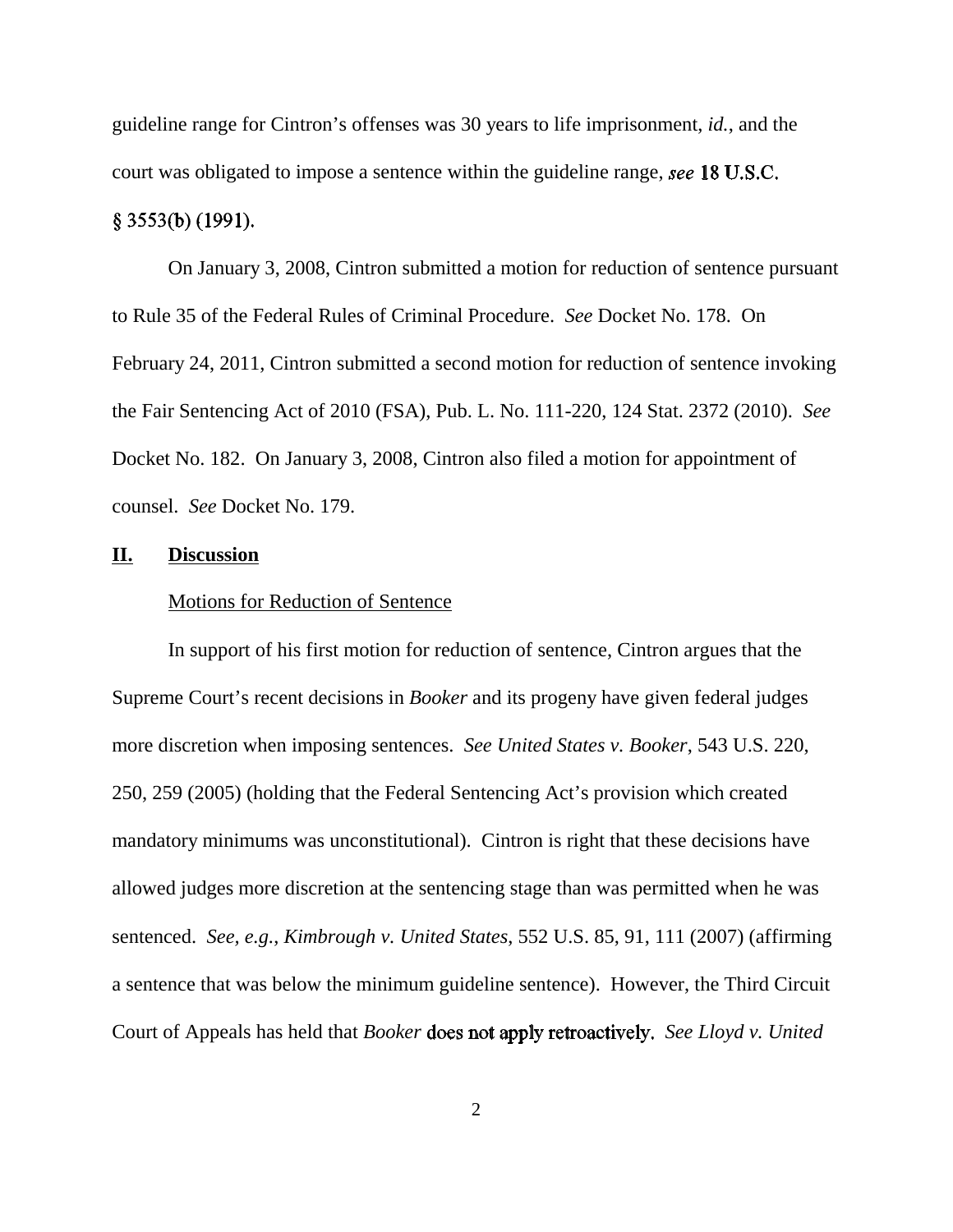*States*, 407 F.3d 608, 615–16 (3d Cir. 2005). Thus, the court has no authority under

*Booker* or its progeny to revisit Cintron's sentence.

The court is also unable to offer Cintron relief under Rule 35. Under the current

version of Rule  $35(a)$ , a district court may "correct a sentence that resulted from

arithmetical, technical, or other clear error" within 14 days of sentencing. Because

<sup>2</sup> In full, the current version of Rule 35 provides:

<sup>(</sup>a) Correcting Clear Error. Within 14 days after sentencing, the court may correct a sentence that resulted from arithmetical, technical, or other clear error.

<sup>(</sup>b) Reducing a Sentence for Substantial Assistance.

<sup>(1)</sup> In General. Upon the government's motion made within one year of sentencing, the court may reduce a sentence if the defendant, after sentencing, provided substantial assistance in investigating or prosecuting another person. (2) Later Motion. Upon the government's motion made more than one year after sentencing, the court may reduce a sentence if the defendant's substantial assistance involved:

<sup>(</sup>A) information not known to the defendant until one year or more after sentencing;

<sup>(</sup>B) information provided by the defendant to the government within one year of sentencing, but which did not become useful to the government until more than one year after sentencing; or

<sup>(</sup>C) information the usefulness of which could not reasonably have been anticipated by the defendant until more than one year after sentencing and which was promptly provided to the government after its usefulness was reasonably apparent to the defendant.

<sup>(3)</sup> Evaluating Substantial Assistance. In evaluating whether the defendant has provided substantial assistance, the court may consider the defendant's presentence assistance.

<sup>(4)</sup> Below Statutory Minimum. When acting under Rule 35(b), the court may reduce the sentence to a level below the minimum sentence established by statute.

<sup>(</sup>c) "Sentencing" Defined. As used in this rule, "sentencing" means the oral announcement of the sentence.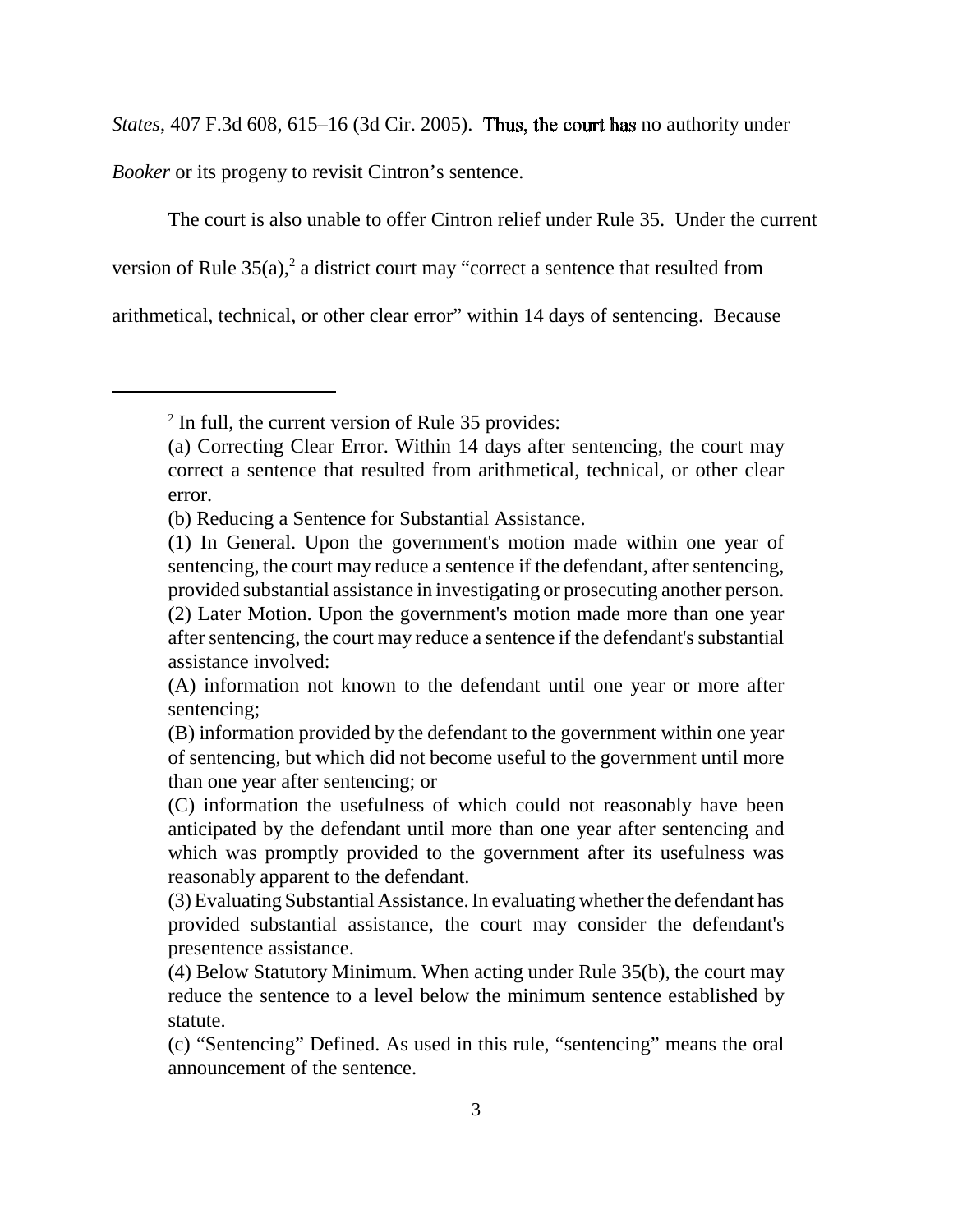Cintron's sentence was imposed 20 years ago, the court may not grant him relief under Rule 35(a). *See United States v. Miller*, 594 F.3d 172, 182 (3d Cir. 2010). Rule 35(b) allows for a sentence reduction upon motion by the government if the defendant has provided the government with new and substantial assistance. Since no such motion has been filed in this case, the court cannot provide Cintron relief under Rule 35(b).

The version of Rule 35 in place at the time of Cintron's sentencing in 1991 also would not afford Cintron the relief he requests.<sup>3</sup> Under Rule  $35(a)$ , a district court was able to correct or reduce a sentence on remand from an appeal. Under Rule 35(b), a district court "on motion of the Government, may within one year after the imposition of

<sup>&</sup>lt;sup>3</sup> In 1991, Rule 35 provided in full:

<sup>(</sup>a) Correction of a Sentence on Remand. The court shall correct a sentence that is determined on appeal under 18 U.S.C. 3742 to have been imposed in violation of law, to have been imposed as a result of an incorrect application of the sentencing guidelines, or to be unreasonable, upon remand of the case to the court—

<sup>(1)</sup> for imposition of a sentence in accord with the findings of the court of appeals; or

<sup>(2)</sup> for further sentencing proceedings if, after such proceedings, the court determines that the original sentence was incorrect.

<sup>(</sup>b) Correction of Sentence for Changed Circumstances. The court, on motion of the Government, may within one year after the imposition of a sentence, lower a sentence to reflect a defendant's subsequent, substantial assistance in the investigation or prosecution of another person who has committed an offense, in accordance with the guidelines and policy statements issued by the Sentencing Commission pursuant to section 994 of title 28, United States Code. The court's authority to lower a sentence under this subdivision includes the authority to lower such sentence to a level below that established by statute as a minimum sentence.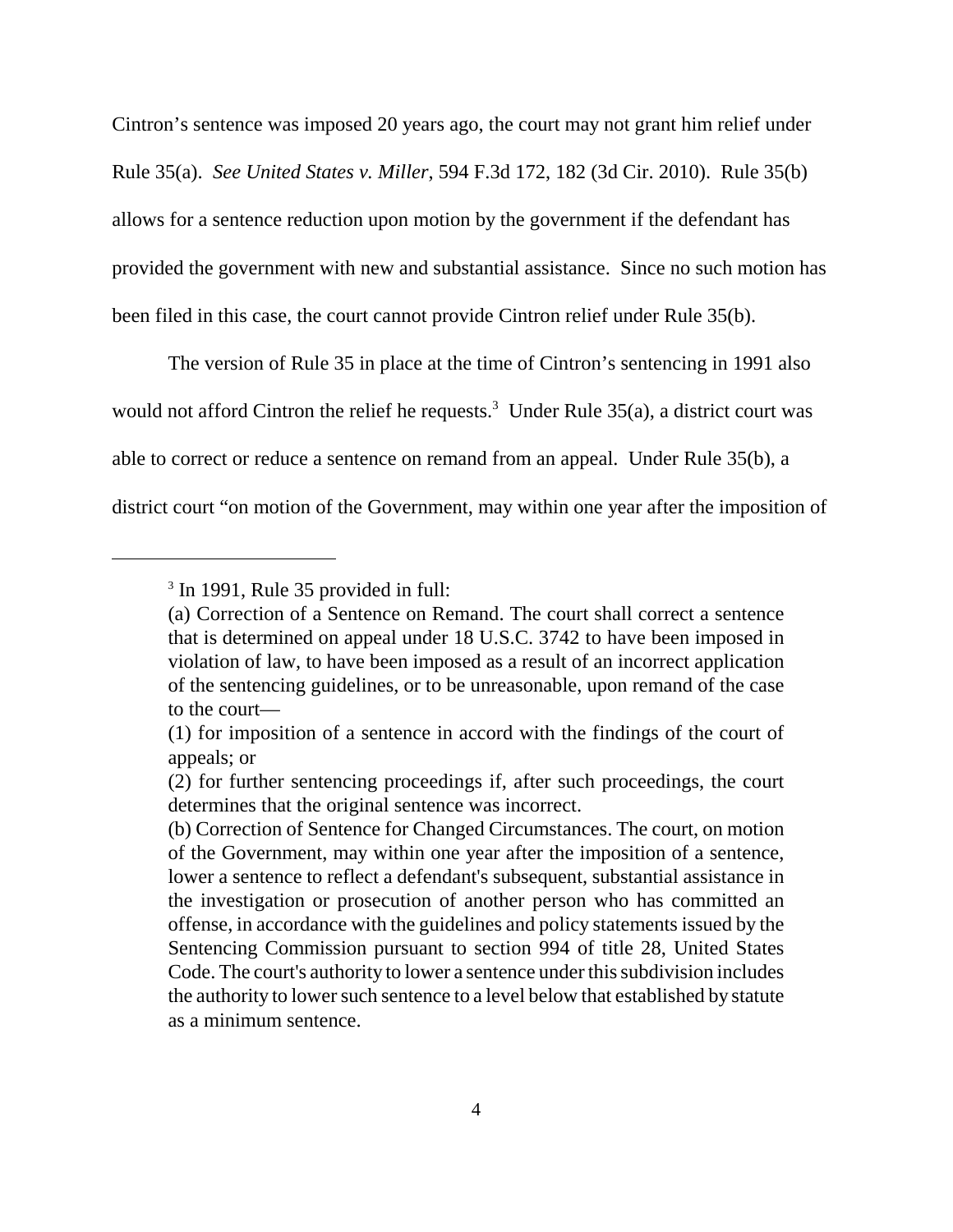a sentence, lower a sentence to reflect a defendant's subsequent, substantial assistance in the investigation or prosecution of another person who has committed an offense." Because this case is not on remand from the court of appeals, and the government has not filed a motion to reduce Cintron's sentence, the prior version of Rule 35 does not apply.

In his second motion for reduction of sentence, Cintron repeats many of the arguments in his first motion. His one new argument is that he is entitled to relief under the Fair Sentencing Act, Pub. L. No. 111-220, 124 Stat. 2372 (2010) (FSA), which "replaced the 100-to-1 crack to powder cocaine sentencing ratio with an 18-to-1 ratio."4 Docket No. 182 ¶ 10.

The FSA reduced mandatory minimum prison terms in certain circumstances, including violations involving crack cocaine. FSA  $\S$  2(a)(2). The FSA is not helpful to Cintron because the Third Circuit has held that it may not be applied retroactively to resentence an inmate. *See United States v. Reevey*, 631 F.3d 110, 111 (3d Cir. 2010) (holding that the FSA may not "be applied retroactively to authorize the District Court to impose a sentence below the prescribed mandatory minimum prison term in effect at the

<sup>4</sup> Under 18 U.S.C. § 3582(c), "if the applicable Guidelines range has been lowered after a defendant has been sentenced, a district court may—*sua sponte*, or upon motion of the defendant, or upon motion of the Director of the Bureau of Prisons—reduce the defendant's sentence, but only if the reduction would be consistent with a policy statement issued by the Sentencing Commission." *United States v. Wise*, 515 F.3d 207, 221 (3d Cir. 2008). Cintron mentions section 3582 in the title of his motion, but otherwise does not address section 3582. The government likewise does not address section 3582. The court declines to address section 3582 *sua sponte*, but Cintron may present a proper motion for relief under 3582 if he so desires.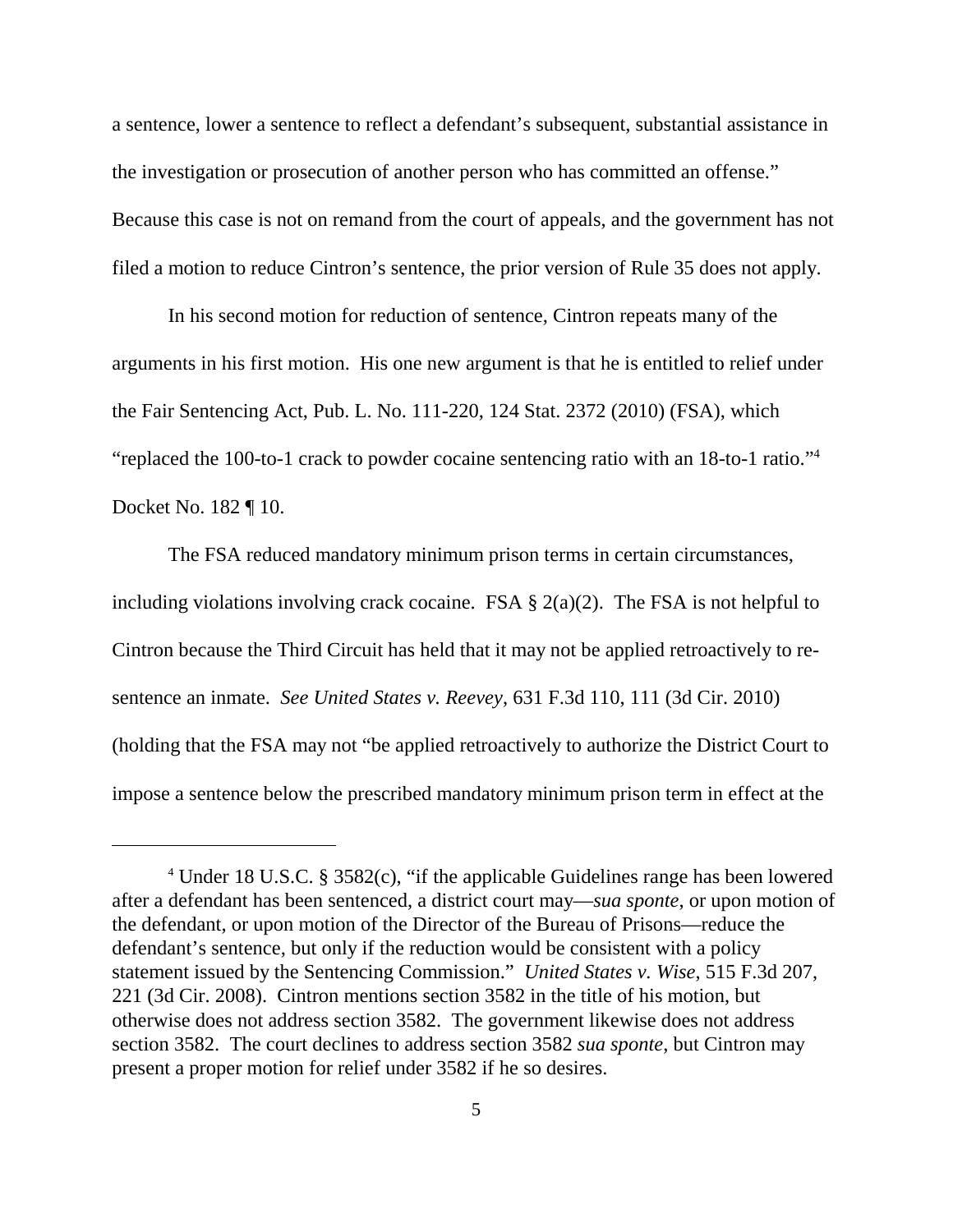time the [defendants] were sentenced").

## Motion for Appointment of Counsel

In support of his motion for appointment of counsel, Cintron argues that "the issue[s] he is presenting to this Court have merit, in accordance to the recent determination made by the United States Supreme Court, allowing discretionary power to the sentencing court to reconsider the sentence imposed." Docket No. 179 ¶ 4. The Third Circuit has held that when faced with a motion for appointment of counsel, a district court must first determine whether a movant's "claim has arguable merit in fact and law." *Tabron v. Grace*, 6 F.3d 147, 155 (3d Cir. 1993). As explained above, the court lacks the ability to "reconsider" Cintron's sentence because the requirements for Rule 35 are not satisfied, *Booker* is not retroactive, and the FSA is not applicable to this case. Because the court finds Cintron's motions do not have arguable merit in fact or law, Cintron's motion for counsel will be denied.

#### **III. Conclusion**

For the reasons presented above, it is hereby **ORDERED** that: (1) the defendant's motions for reduction of sentence (Docket Nos. 178; 182) are **DENIED** with prejudice; (2) the defendant's motion for appointment of counsel (Docket No. 179) is **DENIED** without prejudice; and (3) the defendant's motion to execute the proceedings (Docket No. 178) is **DISMISSED** as moot.

## BY THE COURT: